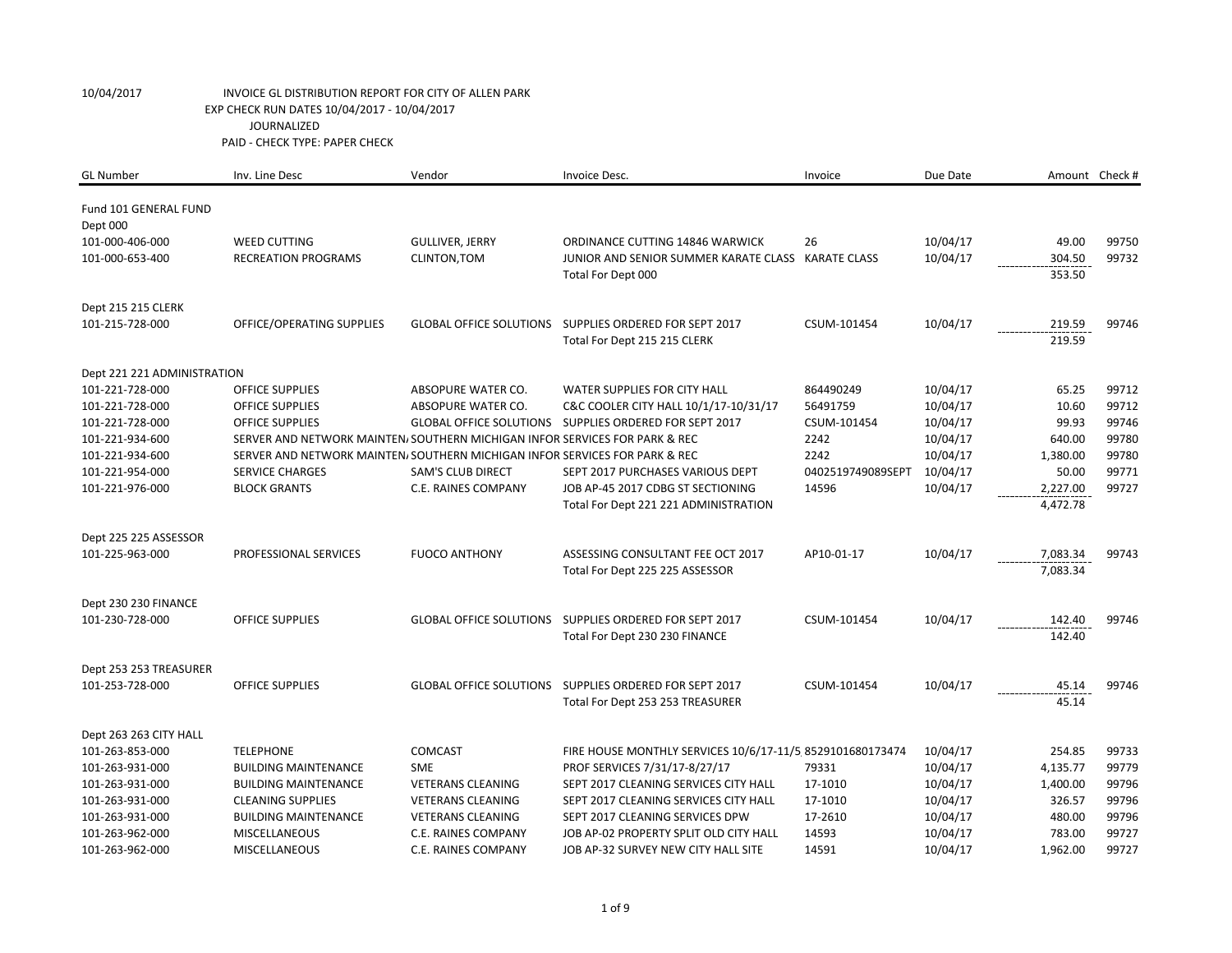| <b>GL Number</b>               | Inv. Line Desc                                                             | Vendor                                     | Invoice Desc.                                                                                      | Invoice           | Due Date | Amount      | Check # |
|--------------------------------|----------------------------------------------------------------------------|--------------------------------------------|----------------------------------------------------------------------------------------------------|-------------------|----------|-------------|---------|
| 101-263-962-000                | MISCELLANEOUS- RENEWAL FEE SAM'S CLUB DIRECT                               |                                            | SEPT 2017 PURCHASES VARIOUS DEPT                                                                   | 0402519749089SEPT | 10/04/17 | 15.00       | 99771   |
| 101-263-985-000                |                                                                            |                                            | CAPITAL OUTLAY-BUILDING LEASE ALLEN PARK INDUSTRIAL LLC BASE RENT FEE'S CITY HALL 8/1/17-10/1/17   | 0001              | 10/04/17 | 17,075.10   | 99715   |
| 101-263-985-000                |                                                                            |                                            | CAPTAL OUTLAY BUILDING LEASE- ALLEN PARK INDUSTRIAL LLC BASE RENT FEE'S CITY HALL 8/1/17-10/1/17   | 0001              | 10/04/17 | 17,075.10   | 99715   |
| 101-263-985-000                |                                                                            |                                            | CAPITAL OUTLAY- BLDG LEASE- OC ALLEN PARK INDUSTRIAL LLC BASE RENT FEE'S CITY HALL 8/1/17-10/1/17  | 0001              | 10/04/17 | 17,075.10   | 99715   |
| 101-263-985-000                |                                                                            |                                            | CAPITAL OUTLAY-AREA BILLINGS ALLEN PARK INDUSTRIAL LLC BASE RENT FEE'S CITY HALL 8/1/17-10/1/17    | 0001              | 10/04/17 | 16,026.00   | 99715   |
| 101-263-985-000                |                                                                            |                                            | CAPITAL OUTLAY-ALL CITY REFRIGI ALLEN PARK INDUSTRIAL LLC BASE RENT FEE'S CITY HALL 8/1/17-10/1/17 | 0001              | 10/04/17 | 1,327.44    | 99715   |
| 101-263-985-000                | <b>CAPITAL OUTLAY-FEB UTILITY</b>                                          |                                            | ALLEN PARK INDUSTRIAL LLC BASE RENT FEE'S CITY HALL 8/1/17-10/1/17                                 | 0001              | 10/04/17 | 3,282.99    | 99715   |
| 101-263-985-000                |                                                                            |                                            | CAPITAL OUTLAY-PAID ON CK 983( ALLEN PARK INDUSTRIAL LLC BASE RENT FEE'S CITY HALL 8/1/17-10/1/17  | 0001              | 10/04/17 | (3, 282.99) | 99715   |
| 101-263-985-000                | CAPITAL OUTLAY-PREPAY WIRE                                                 |                                            | ALLEN PARK INDUSTRIAL LLC BASE RENT FEE'S CITY HALL 8/1/17-10/1/17                                 | 0001              | 10/04/17 | (44.70)     | 99715   |
| 101-263-985-000                | CAPITAL OUTLAY-ELECTRIC                                                    |                                            | ALLEN PARK INDUSTRIAL LLC ELECTRIC SERVICES 7/31/17-8/31/17                                        | 801548            | 10/04/17 | 4,172.01    | 99715   |
| 101-263-985-000                | CAPITAL OUTLAY-ELECTRIC                                                    |                                            | ALLEN PARK INDUSTRIAL LLC ELECTRIC SERVICES 5/31/17-6/30/17                                        | 785732            | 10/04/17 | 4,059.62    | 99715   |
| 101-263-985-000                | CAPITAL OUTLAY-ELECTRIC                                                    |                                            | ALLEN PARK INDUSTRIAL LLC ELECTRIC SERVICES 6/30/17-7/31/17                                        | 793645            | 10/04/17 | 4,509.13    | 99715   |
|                                |                                                                            |                                            | Total For Dept 263 263 CITY HALL                                                                   |                   |          | 90,631.99   |         |
| Dept 305 305 POLICE DEPARTMENT |                                                                            |                                            |                                                                                                    |                   |          |             |         |
| 101-305-728-000                | OFFICE SUPPLIES                                                            |                                            | GLOBAL OFFICE SOLUTIONS SUPPLIES ORDERED FOR SEPT 2017                                             | CSUM-101454       | 10/04/17 | 83.83       | 99746   |
| 101-305-805-000                | <b>VEHICLE TOWING</b>                                                      | <b>CITY TOWING</b>                         | 56 VEHICLE TOWED BY POLICE, 14 PERSONAL 9, 9/1/17-9/15/17                                          |                   | 10/04/17 | 8,955.00    | 99731   |
| 101-305-853-000                | <b>TELEPHONE</b>                                                           | AMERICAN MESSAGING                         | CHAPLAIN PAGER SERVICES 9/15/17-10/14/17 Z1319539RI                                                |                   | 10/04/17 | 29.80       | 99717   |
| 101-305-853-000                | <b>TELEPHONE</b>                                                           | <b>VERIZON WIRELESS</b>                    | POLICE BILLING SERVICE 8/11/17-9/10/17                                                             | 9792581904        | 10/04/17 | 684.18      | 99794   |
| 101-305-934-500                | <b>COMPUTER BREAK-FIX</b>                                                  |                                            | SOUTHERN MICHIGAN INFOR COMPUTER SERVICES FOR POLICE DEPT                                          | 3070              | 10/04/17 | 80.00       | 99780   |
| 101-305-935-000                | COMPUTER SOFTWARE MAINTEN/ SOUTHERN MICHIGAN INFOR OSSI MNT 9/1/17-8/31/18 |                                            |                                                                                                    | 3054              | 10/04/17 | 5,834.62    | 99780   |
| 101-305-960-000                | <b>EDUCATION &amp; TRAINING</b>                                            | FELTZ, ERON                                | <b>EXPENSES RELATED TO TRAINING</b>                                                                | REIMBURSEMENT     | 10/04/17 | 27.54       | 99742   |
| 101-305-960-000                | <b>EDUCATION &amp; TRAINING</b>                                            | SCHRYER, PAUL                              | REIMBURSEMENT ON EXPENSES RELATED TO T REIMBURSEMENT                                               |                   | 10/04/17 | 12.03       | 99772   |
| 101-305-960-000                | <b>EDUCATION &amp; TRAINING</b>                                            | SEGREST, STEVE                             | REIMBURSEMENT FOR EXPENSES RELATED TO 'REIMBURSEMENT                                               |                   | 10/04/17 | 93.36       | 99774   |
| 101-305-961-000                | POL. TRAIN-ACT 302 ST. GRANT                                               | PSTGP, LLC                                 | POLICE COURSE TRAINING C EGAN                                                                      | 263               | 10/04/17 | 150.00      | 99769   |
| 101-305-961-000                | POL. TRAIN-ACT 302 ST. GRANT                                               | PSTGP, LLC                                 | LEGAL UPDATE & REVIEW SGT FELTZ                                                                    | 270               | 10/04/17 | 99.00       | 99769   |
| 101-305-962-000                | MISCELLANEOUS- RENEWAL FEE SAM'S CLUB DIRECT                               |                                            | SEPT 2017 PURCHASES VARIOUS DEPT                                                                   | 0402519749089SEPT | 10/04/17 | 15.00       | 99771   |
|                                |                                                                            |                                            | Total For Dept 305 305 POLICE DEPARTMENT                                                           |                   |          | 16,064.36   |         |
|                                |                                                                            |                                            |                                                                                                    |                   |          |             |         |
| Dept 340 340 FIRE DEPARTMENT   |                                                                            |                                            |                                                                                                    |                   |          |             |         |
| 101-340-728-000                | <b>OFFICE SUPPLIES</b>                                                     |                                            | GLOBAL OFFICE SOLUTIONS SUPPLIES ORDERED FOR SEPT 2017                                             | CSUM-101454       | 10/04/17 | 107.06      | 99746   |
| 101-340-757-000                | <b>OPERATING SUPPLIES</b>                                                  | NETWORK SERVICES COMPAI SUPPLIES FIRE DEPT |                                                                                                    | 6479091-00        | 10/04/17 | 565.04      | 99761   |
| 101-340-757-500                | <b>RESCUE SUPPLIES</b>                                                     | BAKER'S GAS & WELDING SUI OXYGEN FOR EMS   |                                                                                                    | 01465490          | 10/04/17 | 102.84      | 99721   |
| 101-340-805-000                | AMBULANCE BILLING                                                          | ACCUMED BILLING INC.                       | FIRE SERVICES 9/1/17-9/30/17                                                                       | 17010             | 10/04/17 | 4,271.70    | 99713   |
| 101-340-853-000                | <b>TELEPHONE</b>                                                           |                                            | SOUTHERN MICHIGAN INFOR COMPUTER SERVICES FIRE DEPT                                                | 3068              | 10/04/17 | 480.00      | 99780   |
| 101-340-853-000                | TELEPHONE-                                                                 | <b>VERIZON WIRELESS</b>                    | FIRE PHONE SERVICES 8/11/17-9/10/17                                                                | 9792504330        | 10/04/17 | 192.12      | 99793   |
| 101-340-939-000                | <b>VEHICLE MAINTENANCE</b>                                                 | <b>HALT FIRE</b>                           | VEHICLE MNT FIRE DEPT                                                                              | S0075255          | 10/04/17 | 166.00      | 99752   |
| 101-340-939-000                | <b>VEHICLE MAINTENANCE</b>                                                 | <b>HALT FIRE</b>                           | <b>VEHICLE MNT FIRE DEPT</b>                                                                       | S0075254          | 10/04/17 | 148.18      | 99752   |
| 101-340-939-000                | <b>VEHICLE MAINTENANCE</b>                                                 |                                            | KODIAK EMERGENCY VEHICLE VEH MNT ON FIRE VEHICLES                                                  | 20170719          | 10/04/17 | 465.94      | 99756   |
| 101-340-939-000                | <b>VEHICLE MAINTENANCE</b>                                                 |                                            | KODIAK EMERGENCY VEHICLI VEHICLE MNT ON FIRE VEHICLES                                              | 20170718          | 10/04/17 | 53.40       | 99756   |
| 101-340-939-000                | <b>VEHICLE MAINTENANCE</b>                                                 | SAFETY-KLEEN                               | <b>SUPPLIES</b>                                                                                    | 74023588          | 10/04/17 | 69.87       | 99770   |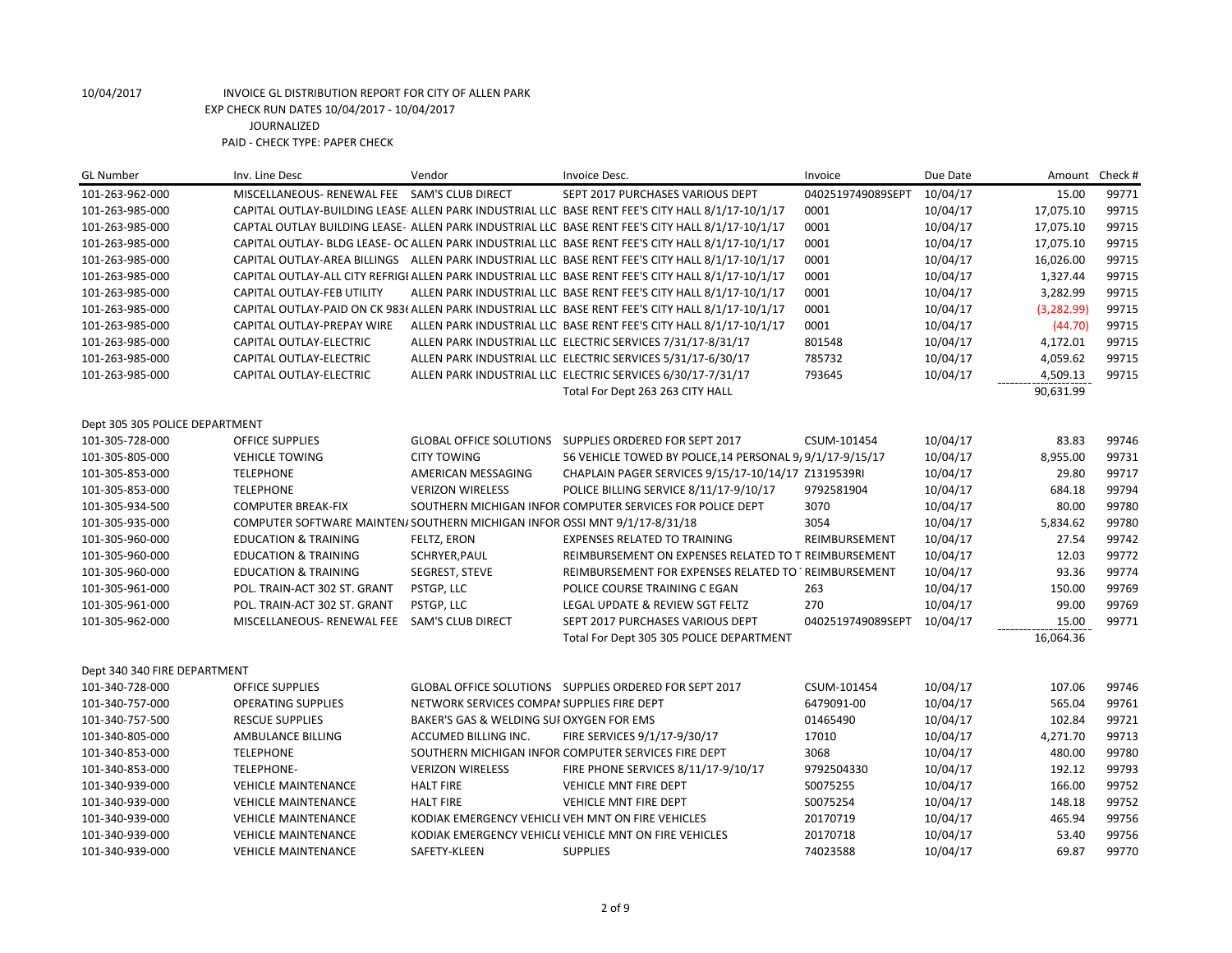| <b>GL Number</b>                          | Inv. Line Desc                  | Vendor                                         | Invoice Desc.                                            | Invoice           | Due Date | Amount   | Check # |
|-------------------------------------------|---------------------------------|------------------------------------------------|----------------------------------------------------------|-------------------|----------|----------|---------|
| 101-340-939-000                           | <b>VEHICLE MAINTENANCE</b>      | TREDROC TIRE ALLEN PARK 7. MERCHANDISE         |                                                          | 7360014683        | 10/04/17 | 318.66   | 99785   |
| 101-340-939-000                           | <b>VEHICLE MAINTENANCE</b>      | <b>VILLAGE FORD</b>                            | PARTS FORD F-350                                         | 125193            | 10/04/17 | 167.86   | 99797   |
| 101-340-958-000                           | <b>MEMBERSHIP &amp; DUES</b>    |                                                | OAKLAND MACOMB FIRE PRE MEMBERSHIP FOR CHIEF LAFOND      | MEMBERSHIP        | 10/04/17 | 10.00    | 99763   |
| 101-340-958-000                           | <b>MEMBERSHIP &amp; DUES</b>    |                                                | OAKLAND MUNICIPAL FIRE PI NFPA RENEWAL 10/31/17-10/31/18 | MEMBERSHIP        | 10/04/17 | 475.00   | 99764   |
| 101-340-958-000                           | <b>MEMBERSHIP &amp; DUES</b>    |                                                | OAKLAND MUNICIPAL FIRE PI MEMBERSHIP DEPUTY CHIEF CANN   | MEMBERSHIP        | 10/04/17 | 20.00    | 99765   |
| 101-340-960-000                           | <b>EDUCATION &amp; TRAINING</b> | <b>EDWARD CANN</b>                             | REIMBURSEMENT FOR EXPENSES RELATED TO TREIMBURSEMENT     |                   | 10/04/17 | 366.01   | 99725   |
| 101-340-961-000                           | <b>FIRE PREVENTION</b>          | <b>NFPA</b>                                    | FIRE PREVENTION SUPPLIES                                 | 7073394Y          | 10/04/17 | 481.55   | 99762   |
| 101-340-962-000                           | MISCELLANEOUS- RENEWAL FEE      | SAM'S CLUB DIRECT                              | SEPT 2017 PURCHASES VARIOUS DEPT                         | 0402519749089SEPT | 10/04/17 | 60.00    | 99771   |
|                                           |                                 |                                                | Total For Dept 340 340 FIRE DEPARTMENT                   |                   |          | 8,521.23 |         |
| Dept 445 445 DEPARTMENT OF PUBLIC SERVICE |                                 |                                                |                                                          |                   |          |          |         |
| 101-445-728-000                           | <b>OFFICE SUPPLIES</b>          |                                                | GLOBAL OFFICE SOLUTIONS SUPPLIES ORDERED FOR SEPT 2017   | CSUM-101454       | 10/04/17 | 122.50   | 99746   |
| 101-445-728-000                           | <b>OFFICE SUPPLIES</b>          | <b>GRAINGER</b>                                | SUPPLIES UNDER WRONG ACCT PLANO TEXAS 9559568093         |                   | 10/04/17 | 18.74    | 99749   |
| 101-445-728-000                           | <b>OFFICE SUPPLIES</b>          | <b>GRAINGER</b>                                | SUPPLIES UNDER WRONG ACCT PLANO TEXAS 9559568093         |                   | 10/04/17 | (18.74)  | 99749   |
| 101-445-757-000                           | <b>OPERATING SUPPLIES</b>       | D & L GARDEN CENTER, INC. SUPPLIES FOR WATER   |                                                          | 92044             | 10/04/17 | 99.94    | 99735   |
| 101-445-757-000                           | <b>OPERATING SUPPLIES</b>       | D & L GARDEN CENTER, INC. SUPPLIES FOR DPS     |                                                          | 91992             | 10/04/17 | 69.97    | 99735   |
| 101-445-757-000                           | <b>OPERATING SUPPLIES</b>       | <b>GLENDALE AUTO VALUE</b>                     | <b>CREDIT RTN PARTS FORM INV 130699</b>                  | CM359-130792      | 10/04/17 | (27.95)  | 99744   |
| 101-445-757-000                           | <b>OPERATING SUPPLIES</b>       | <b>GLENDALE AUTO VALUE</b>                     | <b>PARTS</b>                                             | 359-130699        | 10/04/17 | 27.95    | 99744   |
| 101-445-931-000                           | <b>BUILDING MAINTENANCE</b>     | <b>GRAINGER</b>                                | <b>RETURN PARTS</b>                                      | 1301145719        | 10/04/17 | (122.32) | 99749   |
| 101-445-931-000                           | <b>BUILDING MAINTENANCE</b>     | <b>GRAINGER</b>                                | <b>CREDIT ON RET PARTS</b>                               | 9560813785        | 10/04/17 | (122.32) | 99749   |
| 101-445-931-000                           | <b>BUILDING MAINTENANCE</b>     | <b>GRAINGER</b>                                | <b>PARTS</b>                                             | 9559862157        | 10/04/17 | 433.68   | 99749   |
| 101-445-931-000                           | <b>BUILDING MAINTENANCE</b>     | <b>SAM'S CLUB DIRECT</b>                       | SEPT 2017 PURCHASES VARIOUS DEPT                         | 0402519749089SEPT | 10/04/17 | 224.44   | 99771   |
| 101-445-939-000                           | <b>VEHICLE MAINTENANCE</b>      | A & B LOCKSMITH                                | <b>KEYS</b>                                              | 82619             | 10/04/17 | 10.00    | 99711   |
| 101-445-939-000                           | <b>VEHICLE MAINTENANCE</b>      | <b>EXOTIC AUTOMATION &amp; SUPI SUPPLIES</b>   |                                                          | 1664191           | 10/04/17 | 163.88   | 99740   |
| 101-445-939-000                           | <b>VEHICLE MAINTENANCE</b>      | <b>GLENDALE AUTO VALUE</b>                     | RET PARTS FROM INV 131076                                | CM359-131364      | 10/04/17 | (39.89)  | 99744   |
| 101-445-939-000                           | <b>VEHICLE MAINTENANCE</b>      | <b>GLENDALE AUTO VALUE</b>                     | <b>PARTS</b>                                             | 359-131415        | 10/04/17 | 54.53    | 99744   |
| 101-445-939-000                           | <b>VEHICLE MAINTENANCE</b>      | <b>GLENDALE AUTO VALUE</b>                     | <b>PARTS FOR 2006 FORD F450</b>                          | 359-131076        | 10/04/17 | 122.47   | 99744   |
| 101-445-939-000                           | <b>VEHICLE MAINTENANCE</b>      | <b>GLENDALE AUTO VALUE</b>                     | <b>PARTS</b>                                             | 359-131744        | 10/04/17 | 280.00   | 99744   |
| 101-445-939-000                           | <b>VEHICLE MAINTENANCE</b>      | SAFETY-KLEEN                                   | <b>SUPPLIES</b>                                          | 74023588          | 10/04/17 | 69.87    | 99770   |
| 101-445-939-000                           | <b>VEHICLE MAINTENANCE</b>      | TREDROC TIRE ALLEN PARK 7. MERCHANDISE         |                                                          | 7360013707        | 10/04/17 | 397.44   | 99785   |
| 101-445-939-000                           | <b>VEHICLE MAINTENANCE</b>      | TREDROC TIRE ALLEN PARK 7. CREDIT ON RTN PARTS |                                                          | 7360013703        | 10/04/17 | (457.52) | 99785   |
| 101-445-939-000                           | <b>VEHICLE MAINTENANCE</b>      | <b>TREDROC TIRE ALLEN PARK 7: SUPPLIES</b>     |                                                          | 7360014869        | 10/04/17 | 30.00    | 99785   |
| 101-445-939-000                           | <b>VEHICLE MAINTENANCE</b>      | <b>VERMEER OF MICHIGAN</b>                     | <b>PARTS</b>                                             | P57436            | 10/04/17 | 644.97   | 99790   |
| 101-445-939-000                           | <b>VEHICLE MAINTENANCE</b>      | <b>VERMEER OF MICHIGAN</b>                     | <b>PARTS</b>                                             | P57468            | 10/04/17 | 35.23    | 99790   |
| 101-445-939-000                           | <b>VEHICLE MAINTENANCE</b>      | <b>VERMEER OF MICHIGAN</b>                     | <b>PARTS</b>                                             | P57625            | 10/04/17 | 35.97    | 99790   |
| 101-445-939-000                           | <b>VEHICLE MAINTENANCE</b>      | <b>VILLAGE FORD</b>                            | <b>PARTS</b>                                             | 268472            | 10/04/17 | 52.28    | 99797   |
| 101-445-939-000                           | <b>VEHICLE MAINTENANCE</b>      | WURTH USA INC                                  | <b>SUPPLIES DPW</b>                                      | 95831836          | 10/04/17 | 199.47   | 99802   |
| 101-445-962-000                           | MISCELLANEOUS- RENEWAL FEE      | <b>SAM'S CLUB DIRECT</b>                       | SEPT 2017 PURCHASES VARIOUS DEPT                         | 0402519749089SEPT | 10/04/17 | 45.00    | 99771   |
| 101-445-962-000                           | MISCELLANEOUS                   | SILVER LINING TIRE                             | <b>DISPOSAL FEE</b>                                      | 30255917          | 10/04/17 | 32.00    | 99777   |
|                                           |                                 |                                                | Total For Dept 445 445 DEPARTMENT OF PUBLIC SERVICE      |                   |          | 2,381.59 |         |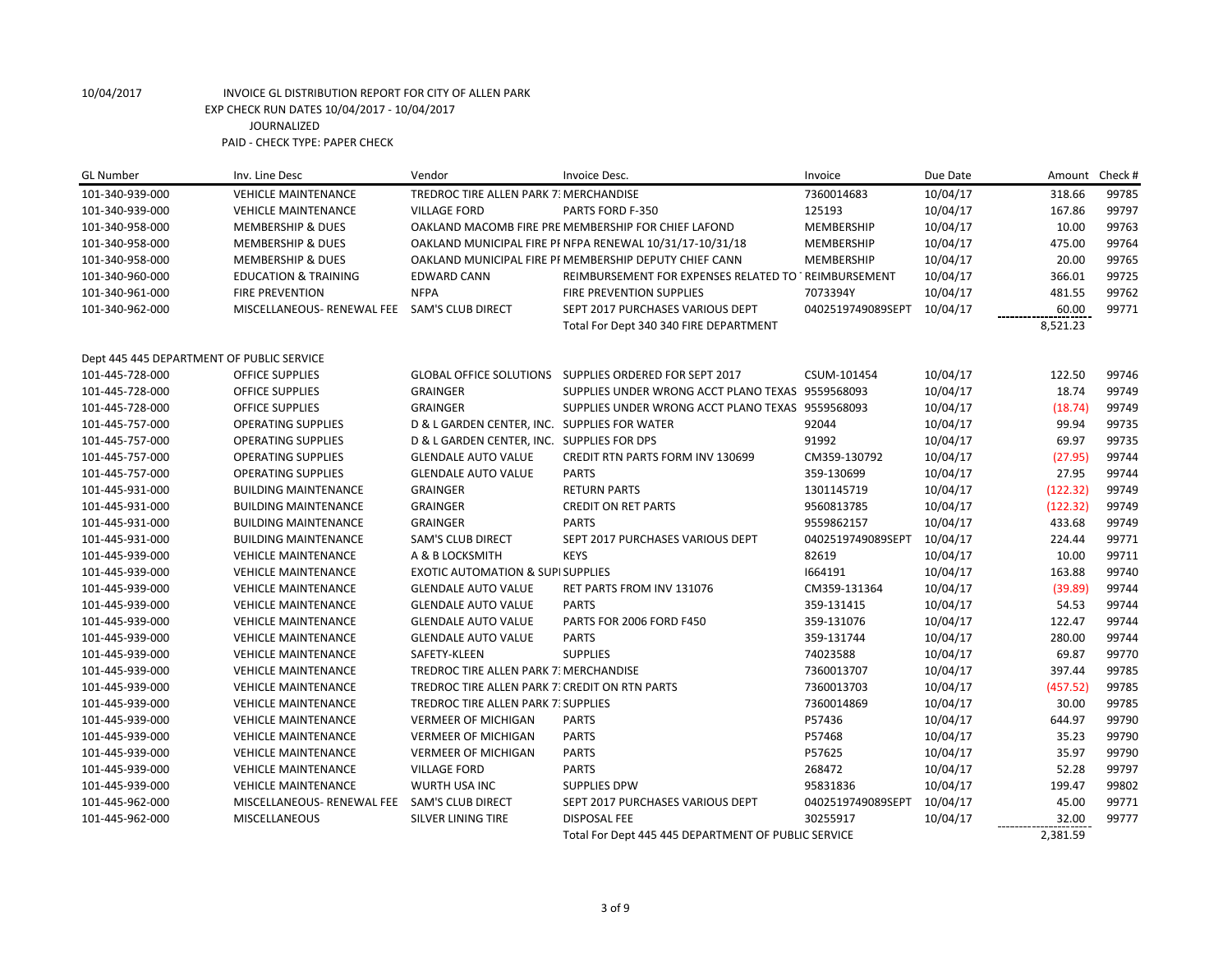| <b>GL Number</b>              | Inv. Line Desc                                                             | Vendor                                            | Invoice Desc.                                                              | Invoice           | Due Date | Amount Check # |       |
|-------------------------------|----------------------------------------------------------------------------|---------------------------------------------------|----------------------------------------------------------------------------|-------------------|----------|----------------|-------|
| Dept 707 707 PARKS & REC      |                                                                            |                                                   |                                                                            |                   |          |                |       |
| 101-707-757-000               | <b>OPERATING SUPPLIES</b>                                                  |                                                   | GLOBAL OFFICE SOLUTIONS SUPPLIES ORDERED FOR SEPT 2017                     | CSUM-101454       | 10/04/17 | 31.84          | 99746 |
| 101-707-760-000               | <b>SENIOR ACTIVITIES</b>                                                   | <b>GORDON FOOD SERV.</b>                          | <b>SUPPLIES</b>                                                            | 917050043         | 10/04/17 | 23.99          | 99803 |
| 101-707-760-000               | <b>SENIOR ACTIVITIES</b>                                                   | GORDON FOOD SERV.                                 | <b>SUPPLIES</b>                                                            | 846136899         | 10/04/17 | 67.93          | 99803 |
| 101-707-760-000               | <b>SENIOR ACTIVITIES</b>                                                   | GORDON FOOD SERV.                                 | <b>SUPPLIES</b>                                                            | 917049993         | 10/04/17 | 11.58          | 99803 |
| 101-707-784-000               | <b>PARK SERVICES</b>                                                       |                                                   | BOBS SANITATION SERV INC RENTAL SERVICES SUDMAN PARK 9/20/17-9/2. A-139876 |                   | 10/04/17 | 25.34          | 99723 |
| 101-707-784-000               | <b>PARK SERVICES</b>                                                       |                                                   | BOBS SANITATION SERV INC RENTAL SERVICES MILLWARD PARK 9/20/17-9/ A-139875 |                   | 10/04/17 | 25.34          | 99723 |
| 101-707-784-000               | <b>PARK SERVICES</b>                                                       |                                                   | BOBS SANITATION SERV INC RENTAL SERVICES SUDMAN PARK 8/23/17-9/19 A-139679 |                   | 10/04/17 | 95.00          | 99723 |
| 101-707-784-000               | <b>PARK SERVICES</b>                                                       |                                                   | BOBS SANITATION SERV INC RENTAL SERVICES MILLWARD PARK 8/23/17-9/ A-139680 |                   | 10/04/17 | 95.00          | 99723 |
| 101-707-784-000               | <b>PARK SERVICES</b>                                                       | <b>HOME DEPOT</b>                                 | SUPPLIES FOR AUG 2017                                                      | 6035322538803747  | 10/04/17 | 150.00         | 99753 |
| 101-707-784-000               | <b>PARK SERVICES</b>                                                       | <b>HOME DEPOT</b>                                 | SUPPLIES FOR AUG 2017                                                      | 6035322538803747  | 10/04/17 | (76.30)        | 99753 |
| 101-707-920-000               | <b>UTILITIES</b>                                                           | <b>ALLEN PARK WATER</b>                           | WATER BILLING 6/1/17-9/1/17                                                | 170-RO066-15      | 10/04/17 | 15.75          | 99718 |
| 101-707-935-000               | COMPUTER SOFTWARE MAINTEN/ SOUTHERN MICHIGAN INFOR SERVICES FOR PARK & REC |                                                   |                                                                            | 2242              | 10/04/17 | 600.00         | 99780 |
| 101-707-939-000               | <b>VEHICLE MAINTENANCE</b>                                                 | SAFETY-KLEEN                                      | <b>SUPPLIES</b>                                                            | 74023588          | 10/04/17 | 69.87          | 99770 |
| 101-707-962-000               | MISCELLANEOUS-RENEWAL FEE SAM'S CLUB DIRECT                                |                                                   | SEPT 2017 PURCHASES VARIOUS DEPT                                           | 0402519749089SEPT | 10/04/17 | 30.00          | 99771 |
|                               |                                                                            |                                                   | Total For Dept 707 707 PARKS & REC                                         |                   |          | 1,165.34       |       |
|                               |                                                                            |                                                   |                                                                            |                   |          |                |       |
| Dept 751 751 COMMUNITY CENTER |                                                                            |                                                   |                                                                            |                   |          |                |       |
| 101-751-757-000               | <b>OPERATING SUPPLIES</b>                                                  | <b>LEONARD'S SYRUPS</b>                           | SUPPLIES FOR CIVIC CENTER                                                  | LS00076238        | 10/04/17 | 253.25         | 99757 |
| 101-751-757-000               | <b>OPERATING SUPPLIES</b>                                                  | <b>SAM'S CLUB DIRECT</b>                          | SEPT 2017 PURCHASES VARIOUS DEPT                                           | 0402519749089SEPT | 10/04/17 | 58.34          | 99771 |
| 101-751-757-000               | <b>OPERATING SUPPLIES</b>                                                  | SYSCO DETROIT LLC                                 | <b>SUPPLIES PARKS &amp; REC</b>                                            | 158560675         | 10/04/17 | 410.30         | 99781 |
| 101-751-757-000               | <b>OPERATING SUPPLIES</b>                                                  | SYSCO DETROIT LLC                                 | <b>CREDIT FOR RETURN ITEMS</b>                                             | 158131071         | 10/04/17 | (159.92)       | 99781 |
| 101-751-757-000               | <b>OPERATING SUPPLIES</b>                                                  | <b>GORDON FOOD SERV.</b>                          | <b>SUPPLIES</b>                                                            | 846125786         | 10/04/17 | 62.48          | 99803 |
| 101-751-757-000               | <b>OPERATING SUPPLIES</b>                                                  | GORDON FOOD SERV.                                 | <b>SUPPLIES</b>                                                            | 846128636         | 10/04/17 | 177.43         | 99803 |
| 101-751-757-000               | <b>OPERATING SUPPLIES</b>                                                  | GORDON FOOD SERV.                                 | <b>SUPPLIES</b>                                                            | 846136899         | 10/04/17 | 117.62         | 99803 |
| 101-751-757-000               | <b>OPERATING SUPPLIES</b>                                                  | GORDON FOOD SERV.                                 | <b>SUPPLIES RETURN</b>                                                     | 917052622         | 10/04/17 | 11.58          | 99803 |
| 101-751-757-000               | OPERATING SUPPLIES-417012                                                  | GORDON FOOD SERV.                                 | <b>SUPPLIES RETURN</b>                                                     | 917052622         | 10/04/17 | (11.58)        | 99803 |
| 101-751-757-000               | <b>OPERATING SUPPLIES</b>                                                  | GORDON FOOD SERV.                                 | <b>SUPPLIES PARKS &amp; REC</b>                                            | 917045909         | 10/04/17 | 161.50         | 99803 |
| 101-751-920-000               | <b>UTILITIES</b>                                                           | <b>ALLEN PARK WATER</b>                           | WATER BILLING 6/1/17-9/1/17                                                | 401-WH158-00      | 10/04/17 | 1,494.75       | 99718 |
| 101-751-931-000               | <b>BUILDING MAINTENANCE</b>                                                | ALL-AMERICAN ARENA PRODIRINK SUPPLIES             |                                                                            | 1192              | 10/04/17 | 284.55         | 99714 |
| 101-751-931-000               | <b>BUILDING MAINTENANCE</b>                                                | DOWNRIVER SAFE & LOCK                             | REPAIR PANIC DEVICE IN LOCKER ROOM                                         | 72582             | 10/04/17 | 60.00          | 99737 |
| 101-751-931-000               | <b>BUILDING MAINTENANCE</b>                                                |                                                   | EXPERT HEATING & COOLING SERVICES BUILDING MAINTENANCE                     | W26520            | 10/04/17 | 2,985.50       | 99741 |
| 101-751-931-000               | <b>BUILDING MAINTENANCE</b>                                                | <b>HOME DEPOT</b>                                 | SUPPLIES FOR AUG 2017                                                      | 6035322538803747  | 10/04/17 | 23.75          | 99753 |
| 101-751-931-000               | <b>BUILDING MAINTENANCE</b>                                                | NETWORK SERVICES COMPAI SUPPLIES                  |                                                                            | 6479260-00        | 10/04/17 | 115.00         | 99761 |
| 101-751-931-000               | <b>BUILDING MAINTENANCE</b>                                                | <b>ORKIN</b>                                      | OCT 2017 SERVICES COMM CTR                                                 | 162754033         | 10/04/17 | 74.90          | 99766 |
| 101-751-934-000               | <b>EQUIPMENT MAINTENANCE</b>                                               | <b>HOME DEPOT</b>                                 | <b>SUPPLIES FOR AUG 2017</b>                                               | 6035322538803747  | 10/04/17 | 194.91         | 99753 |
| 101-751-934-000               | <b>EQUIPMENT MAINTENANCE</b>                                               | SERV-ICE REFRIGERATION, IN SERVICE CALL ICE ARENA |                                                                            | AP081417          | 10/04/17 | 745.54         | 99776 |
| 101-751-934-000               | <b>EQUIPMENT MAINTENANCE</b>                                               | SERV-ICE REFRIGERATION, IN SERVICE CALL ICE ARENA |                                                                            | AP061418          | 10/04/17 | 556.50         | 99776 |
| 101-751-934-000               | <b>EQUIPMENT MAINTENANCE</b>                                               | SERV-ICE REFRIGERATION, IN PARTS                  |                                                                            | AP091517          | 10/04/17 | 1,226.16       | 99776 |
|                               |                                                                            |                                                   | Total For Dept 751 751 COMMUNITY CENTER                                    |                   |          | 8,842.56       |       |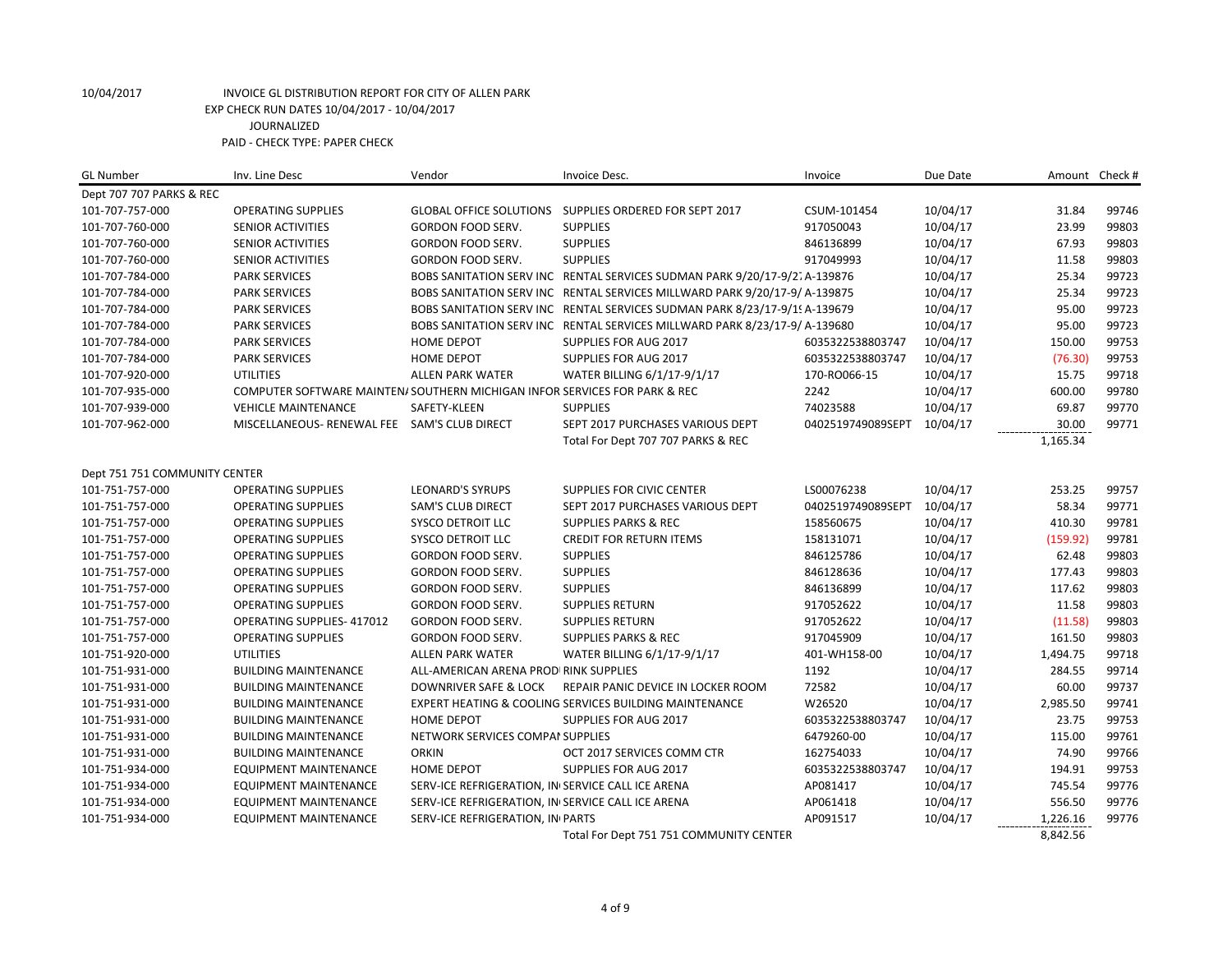| <b>GL Number</b>                       | Inv. Line Desc                                    | Vendor                                                                            | Invoice Desc.                                                                                                                                    | Invoice             | Due Date             |                  | Amount Check # |
|----------------------------------------|---------------------------------------------------|-----------------------------------------------------------------------------------|--------------------------------------------------------------------------------------------------------------------------------------------------|---------------------|----------------------|------------------|----------------|
| Dept 864 864 RETIREE/ACTIVE HEALTHCARE |                                                   |                                                                                   |                                                                                                                                                  |                     |                      |                  |                |
| 101-864-965-000                        | <b>GASB 45 FUNDING</b>                            |                                                                                   | PNC INSTITUTIONAL INV.-BAF 3RD RETIREE HEALTHCARE PMT FOR FUNDING 20750675984823                                                                 |                     | 10/04/17             | 500,000.00       | 99768          |
|                                        |                                                   |                                                                                   | Total For Dept 864 864 RETIREE/ACTIVE HEALTHCARE                                                                                                 |                     |                      | 500,000.00       |                |
|                                        |                                                   |                                                                                   |                                                                                                                                                  |                     |                      |                  |                |
|                                        |                                                   |                                                                                   | Total For Fund 101 GENERAL FUND                                                                                                                  |                     |                      | 639,923.82       |                |
| Fund 202 MAJOR STREET FUND             |                                                   |                                                                                   |                                                                                                                                                  |                     |                      |                  |                |
| Dept 475 475 TRAFFIC SERVICES          |                                                   |                                                                                   |                                                                                                                                                  |                     |                      |                  |                |
| 202-475-703-050                        |                                                   | INTERFUND LABOR/EQUIP - TRAFF WAYNE COUNTY - ACCTS. RECTRAFFIC SIGNAL ENERGY 8/17 |                                                                                                                                                  | 1008775             | 10/04/17             | 119.78           | 99800          |
|                                        |                                                   |                                                                                   | Total For Dept 475 475 TRAFFIC SERVICES                                                                                                          |                     |                      | 119.78           |                |
|                                        |                                                   |                                                                                   |                                                                                                                                                  |                     |                      |                  |                |
|                                        |                                                   |                                                                                   | Total For Fund 202 MAJOR STREET FUND                                                                                                             |                     |                      | 119.78           |                |
| Fund 203 LOCAL STREET FUND             |                                                   |                                                                                   |                                                                                                                                                  |                     |                      |                  |                |
| Dept 479 PRESERVATION - STREETS        |                                                   |                                                                                   |                                                                                                                                                  |                     |                      |                  |                |
| 203-479-801-200                        | MILLAGE - CONSTRUCTION                            |                                                                                   | GV CEMENT CONTRACTING C JOB AP-35 PMT #8 PAVEMENT REPLACEMENT JOB AP-35                                                                          |                     | 10/04/17             | 64,167.75        | 99805          |
| 203-479-801-200                        | MILLAGE - CONSTRUCTION                            |                                                                                   | GV CEMENT CONTRACTING C JOB AP-35 PMT #9 STREET REPLACEMENT PRO(JOB AP-35                                                                        |                     | 10/04/17             | 48,863.25        | 99805          |
| 203-479-801-200                        | MILLAGE - CONSTRUCTION                            |                                                                                   | GV CEMENT CONTRACTING C JOB AP-11 PMT #14 FINAL PMT 2016 PAVEMEN JOB AP-11                                                                       |                     | 10/04/17             | 10,000.00        | 99805          |
|                                        |                                                   |                                                                                   | Total For Dept 479 PRESERVATION - STREETS                                                                                                        |                     |                      | 123,031.00       |                |
| Dept 483 ADMINISTRATION - STREETS      |                                                   |                                                                                   |                                                                                                                                                  |                     |                      |                  |                |
| 203-483-820-000                        | <b>ENGINEERING</b>                                | <b>C.E. RAINES COMPANY</b>                                                        | JOB AP-35 2017 RD PAVING PROJECTS                                                                                                                | 14636               | 10/04/17             | 40,057.58        | 99727          |
| 203-483-820-000                        | ENGINEERING                                       | C.E. RAINES COMPANY                                                               | JOB AP-35 PROGRESS BILLING INSPECTION/TES 14635                                                                                                  |                     | 10/04/17             | 48,863.99        | 99727          |
|                                        |                                                   |                                                                                   | Total For Dept 483 ADMINISTRATION - STREETS                                                                                                      |                     |                      | 88,921.57        |                |
|                                        |                                                   |                                                                                   |                                                                                                                                                  |                     |                      |                  |                |
|                                        |                                                   |                                                                                   | Total For Fund 203 LOCAL STREET FUND                                                                                                             |                     |                      | 211,952.57       |                |
| Fund 249 BUILDING FUND                 |                                                   |                                                                                   |                                                                                                                                                  |                     |                      |                  |                |
| Dept 000                               |                                                   |                                                                                   |                                                                                                                                                  |                     |                      |                  |                |
| 249-000-607-000                        | FEES REVENUE 178.00-15% (26.70) CHUCKS ROOFING CO |                                                                                   | CANCELLED PERMIT PB170637 FOR 7724 OSAG REFUND                                                                                                   |                     | 10/04/17             | 151.30           | 99729          |
|                                        |                                                   |                                                                                   | Total For Dept 000                                                                                                                               |                     |                      | 151.30           |                |
|                                        |                                                   |                                                                                   |                                                                                                                                                  |                     |                      |                  |                |
| Dept 371 371 BUILDING DEPARTMENT       |                                                   |                                                                                   |                                                                                                                                                  |                     |                      |                  |                |
| 249-371-853-000                        | <b>TELEPHONE-</b>                                 | <b>VERIZON WIRELESS</b>                                                           | BLDG SERVICES ORDINANCE TABLETS 8/11/17-19792549045                                                                                              |                     | 10/04/17             | 108.12           | 99792          |
| 249-371-935-000<br>249-371-959-000     | PLANNING & ZONING                                 |                                                                                   | COMPUTER SOFTWARE MAINTEN/ SOUTHERN MICHIGAN INFOR SERVICES FOR BLDG DEPT 12/31-1/6/16<br>GLOBAL OFFICE SOLUTIONS SUPPLIES ORDERED FOR SEPT 2017 | 2240<br>CSUM-101454 | 10/04/17<br>10/04/17 | 900.00<br>150.43 | 99780<br>99746 |
| 249-371-962-000                        | MISCELLANEOUS                                     |                                                                                   | CARLISLE/WORTMAN ASSOC AUG 2017 PROFESSIONAL SERVICES                                                                                            | 2146042             | 10/04/17             | 4,000.00         | 99726          |
|                                        |                                                   |                                                                                   | Total For Dept 371 371 BUILDING DEPARTMENT                                                                                                       |                     |                      | 5,158.55         |                |
|                                        |                                                   |                                                                                   |                                                                                                                                                  |                     |                      |                  |                |
|                                        |                                                   |                                                                                   | Total For Fund 249 BUILDING FUND                                                                                                                 |                     |                      | 5,309.85         |                |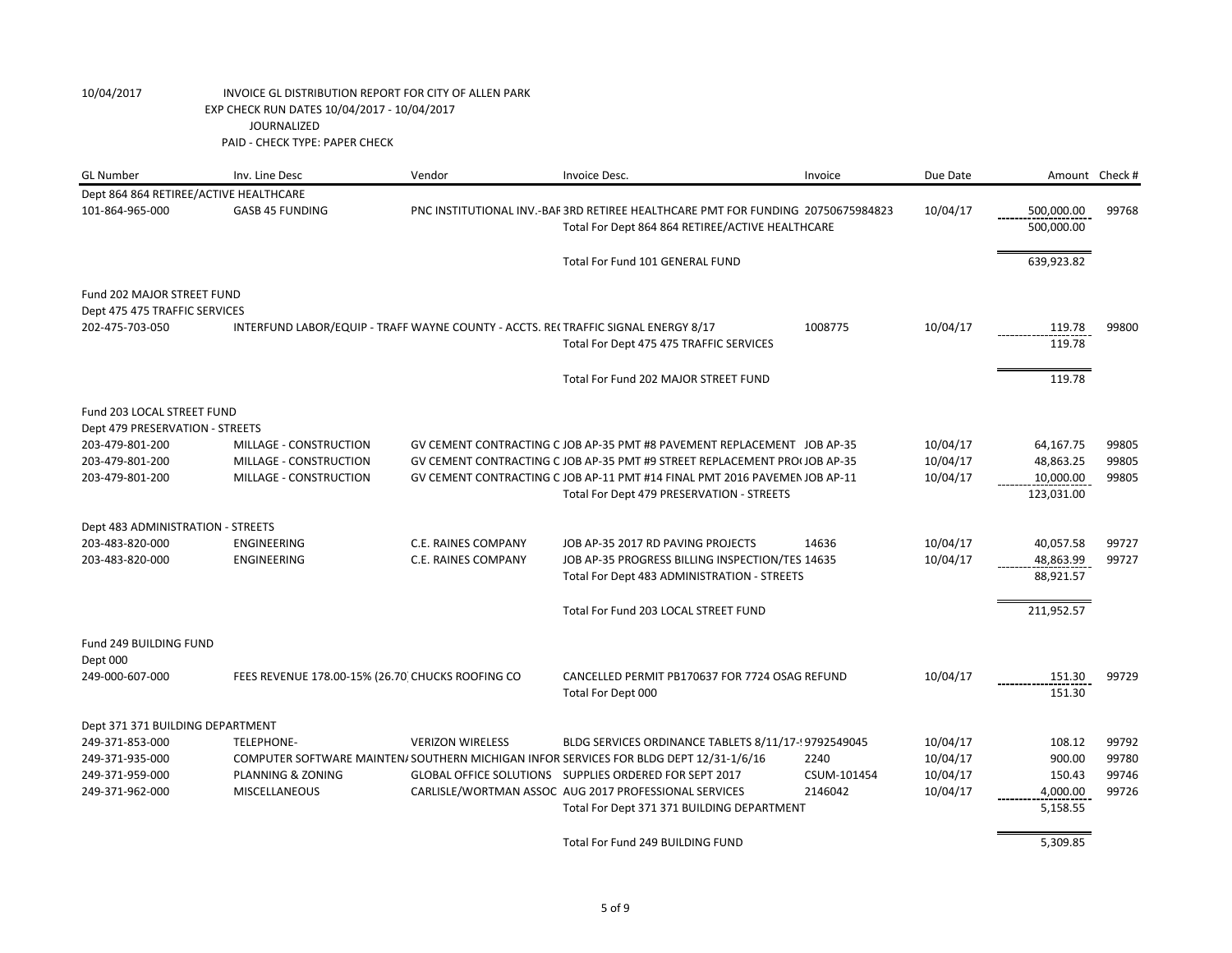| <b>GL Number</b>                   | Inv. Line Desc                 | Vendor                                     | Invoice Desc.                                          | Invoice         | Due Date | Amount Check # |       |
|------------------------------------|--------------------------------|--------------------------------------------|--------------------------------------------------------|-----------------|----------|----------------|-------|
| Fund 265 DRUG FORFEITURE - FEDERAL |                                |                                            |                                                        |                 |          |                |       |
| Dept 000                           |                                |                                            |                                                        |                 |          |                |       |
| 265-000-939-000                    | <b>VEHICLE MAINTENANCE</b>     | <b>GLENDALE AUTO VALUE</b>                 | PARTS FOR 2009 FORD ESCAPE                             | 359-131650      | 10/04/17 | 148.83         | 99744 |
|                                    |                                |                                            | Total For Dept 000                                     |                 |          | 148.83         |       |
|                                    |                                |                                            | Total For Fund 265 DRUG FORFEITURE - FEDERAL           |                 |          | 148.83         |       |
| Fund 266 DRUG FORFEITURE - STATE   |                                |                                            |                                                        |                 |          |                |       |
| Dept 000                           |                                |                                            |                                                        |                 |          |                |       |
| 266-000-939-000                    | <b>VEHICLE MAINTENANCE</b>     | <b>GLENDALE AUTO VALUE</b>                 | <b>PARTS</b>                                           | 359-131397      | 10/04/17 | 41.94          | 99744 |
| 266-000-939-000                    | <b>VEHICLE MAINTENANCE</b>     | <b>GLENDALE AUTO VALUE</b>                 | <b>PARTS</b>                                           | 359-131561      | 10/04/17 | 12.86          | 99744 |
| 266-000-939-000                    | <b>VEHICLE MAINTENANCE</b>     | <b>GLENDALE AUTO VALUE</b>                 | <b>PARTS</b>                                           | 359-131344      | 10/04/17 | 65.88          | 99744 |
| 266-000-939-000                    | <b>VEHICLE MAINTENANCE</b>     | SAFETY-KLEEN                               | <b>SUPPLIES</b>                                        | 74023588        | 10/04/17 | 69.87          | 99770 |
| 266-000-939-000                    | <b>VEHICLE MAINTENANCE</b>     | WILLIAM F. SELL & SON                      | <b>PARTS</b>                                           | 268513          | 10/04/17 | 65.00          | 99775 |
| 266-000-939-000                    | <b>VEHICLE MAINTENANCE</b>     | <b>VILLAGE FORD</b>                        | <b>PARTS</b>                                           | 268330          | 10/04/17 | 51.88          | 99797 |
| 266-000-939-000                    | <b>VEHICLE MAINTENANCE</b>     | <b>VILLAGE FORD</b>                        | <b>PARTS</b>                                           | 269919          | 10/04/17 | 514.53         | 99797 |
| 266-000-939-000                    | <b>VEHICLE MAINTENANCE</b>     | <b>VILLAGE FORD</b>                        | <b>PARTS</b>                                           | 269485          | 10/04/17 | 100.00         | 99797 |
| 266-000-939-000                    | <b>VEHICLE MAINTENANCE</b>     | WINDER POLICE EQUIPMENT REPAIRS NEW REMOTE |                                                        | 20172219        | 10/04/17 | 314.00         | 99801 |
| 266-000-939-000                    | <b>VEHICLE MAINTENANCE</b>     | <b>WURTH USA INC</b>                       | <b>PARTS</b>                                           | 95832281        | 10/04/17 | 156.76         | 99802 |
| 266-000-982-000                    | <b>COMPUTER EQUIP/SOFTWARE</b> | <b>AXON ENTERPRISE INC</b>                 | <b>SUPPLIES FOR POLICE DEPT</b>                        | SI1500108       | 10/04/17 | 713.52         | 99719 |
| 266-000-982-000                    | COMPUTER EQUIP/SOFTWARE        | THOMSON REUTERS-WEST                       | W INFORMATION CHARGES 8/1/17-8/31/17                   | 836735137       | 10/04/17 | 170.00         | 99784 |
|                                    |                                |                                            | Total For Dept 000                                     |                 |          | 2,276.24       |       |
|                                    |                                |                                            | Total For Fund 266 DRUG FORFEITURE - STATE             |                 |          | 2,276.24       |       |
| Fund 271 LIBRARY                   |                                |                                            |                                                        |                 |          |                |       |
| Dept 000                           |                                |                                            |                                                        |                 |          |                |       |
| 271-000-728-000                    | <b>OFFICE SUPPLIES</b>         |                                            | GLOBAL OFFICE SOLUTIONS SUPPLIES ORDERED FOR SEPT 2017 | CSUM-101454     | 10/04/17 | 188.43         | 99746 |
| 271-000-728-000                    | <b>OFFICE SUPPLIES</b>         | U.S. DIARY                                 | <b>MONTHLY PLANNING GUIDES</b>                         | 5750537         | 10/04/17 | 421.81         | 99789 |
| 271-000-757-000                    | <b>OPERATING SUPPLIES</b>      | PETTY CASH - LIBRARY                       | REIMBURSEMENT FOR LIBRARY SUPPLIES                     | <b>SUPPLIES</b> | 10/04/17 | 68.85          | 99767 |
| 271-000-827-000                    | <b>LIBRARY SERVICES</b>        | THE LIBRARY NETWORK                        | MISC EQUIPMENT FOR LIBRARY                             | 58886-A         | 10/04/17 | 4,190.45       | 99783 |
| 271-000-827-000                    | <b>LIBRARY SERVICES</b>        | THE LIBRARY NETWORK                        | <b>CIRCUIT COST FOR LIBRARY</b>                        | 58942           | 10/04/17 | 2,172.97       | 99783 |
| 271-000-828-000                    | <b>MATERIALS</b>               | <b>BAKER &amp; TAYLOR</b>                  | <b>MATERIALS FOR LIBRARY</b>                           | 2033143827      | 10/04/17 | 650.62         | 99720 |
| 271-000-828-000                    | <b>MATERIALS</b>               | <b>BAKER &amp; TAYLOR</b>                  | <b>MATERIALS FOR LIBRARY</b>                           | 2033167254      | 10/04/17 | 102.58         | 99720 |
| 271-000-828-000                    | <b>MATERIALS</b>               | BESTSELLERS AUDIO, LLC                     | <b>AUDIOBOOKS FOR LIBRARY</b>                          | 6137            | 10/04/17 | 326.00         | 99722 |
| 271-000-828-000                    | <b>MATERIALS</b>               | <b>BRODART CO.</b>                         | <b>MATERIALS LIBRARY</b>                               | B5108381        | 10/04/17 | 298.14         | 99724 |
| 271-000-828-000                    | <b>MATERIALS</b>               | <b>INFOBASE PUBLISHING</b>                 | MISC ONLINE SUBSCIPTIONS                               | 308932          | 10/04/17 | 9,792.09       | 99754 |
| 271-000-828-000                    | <b>MATERIALS</b>               | PETTY CASH - LIBRARY                       | REIMBURSEMENT FOR LIBRARY SUPPLIES                     | <b>SUPPLIES</b> | 10/04/17 | 80.00          | 99767 |
| 271-000-828-000                    | <b>MATERIALS</b>               | THE LIBRARY NETWORK                        | MICH ENERGY CODE 2015                                  | 58907           | 10/04/17 | 55.00          | 99783 |
| 271-000-931-000                    | <b>BUILDING MAINTENANCE</b>    | A & B LOCKSMITH                            | <b>KEY RE-PIN</b>                                      | 82613           | 10/04/17 | 10.00          | 99711 |
| 271-000-931-000                    | <b>BUILDING MAINTENANCE</b>    |                                            | COVERALL NORTH AMERICA COMMERCAL CLEANING LIBRARY      | 1340246126      | 10/04/17 | 795.24         | 99734 |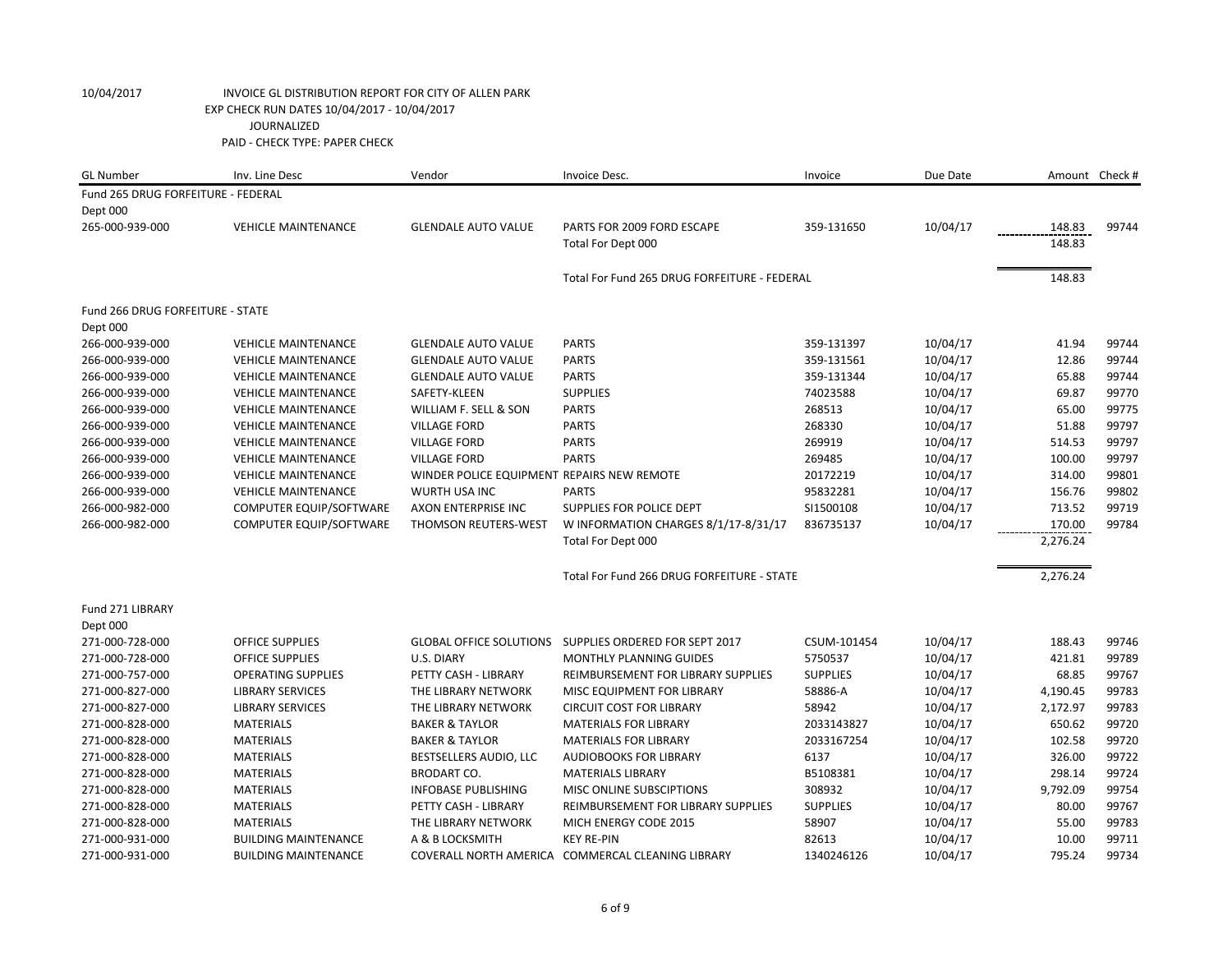| <b>GL Number</b>                       | Inv. Line Desc                               | Vendor                                       | Invoice Desc.                                                                               | Invoice           | Due Date | Amount       | Check # |
|----------------------------------------|----------------------------------------------|----------------------------------------------|---------------------------------------------------------------------------------------------|-------------------|----------|--------------|---------|
| 271-000-931-000                        | <b>BUILDING MAINTENANCE</b>                  | D & L GARDEN CENTER, INC. FLOWERS LIBRARY    |                                                                                             | 91834             | 10/04/17 | 113.92       | 99735   |
|                                        |                                              |                                              | Total For Dept 000                                                                          |                   |          | 19,266.10    |         |
|                                        |                                              |                                              | <b>Total For Fund 271 LIBRARY</b>                                                           |                   |          | 19,266.10    |         |
| Fund 392 COMMUNITY CENTER DEBT SERVICE |                                              |                                              |                                                                                             |                   |          |              |         |
| Dept 000                               |                                              |                                              |                                                                                             |                   |          |              |         |
| 392-000-997-000                        | PAYING AGENT FEES                            | <b>US BANK</b>                               | TAX BONDS SERIES 2003                                                                       | 4768962           | 10/04/17 | 300.00       | 99787   |
| 392-000-997-000                        | PAYING AGENT FEES                            | <b>US BANK</b>                               | TAX BONDS SERIES 2003B COMM CTR                                                             | 4768963           | 10/04/17 | 300.00       | 99788   |
|                                        |                                              |                                              | Total For Dept 000                                                                          |                   |          | 600.00       |         |
|                                        |                                              |                                              | Total For Fund 392 COMMUNITY CENTER DEBT SERVICE                                            |                   |          | 600.00       |         |
| Fund 592 WATER & SEWER                 |                                              |                                              |                                                                                             |                   |          |              |         |
| Dept 600 WATER                         |                                              |                                              |                                                                                             |                   |          |              |         |
| 592-600-873-000                        | <b>MAIN MAINTENANCE</b>                      | EJ USA, INC                                  | <b>SUPPLIES FOR DPW</b>                                                                     | 110170079319      | 10/04/17 | 1,224.00     | 99739   |
| 592-600-985-000                        | <b>CAPITAL OUTLAY</b>                        | C.E. RAINES COMPANY                          | JOB AP-35 2017 RD PAVING PROJECTS                                                           | 14636             | 10/04/17 | 4,403.20     | 99727   |
|                                        |                                              |                                              | Total For Dept 600 WATER                                                                    |                   |          | 5,627.20     |         |
| Dept 601 601 SEWER                     |                                              |                                              |                                                                                             |                   |          |              |         |
| 592-601-745-200                        | <b>PAVEMENT REPAIRS</b>                      |                                              | GV CEMENT CONTRACTING C JOB AP-51 PMT 2 UTILITY REPAIRS                                     | 17-162            | 10/04/17 | 50,024.64    | 99805   |
| 592-601-745-200                        |                                              |                                              | PAVEMENT REPAIR-LESS 10% RET. GV CEMENT CONTRACTING C JOB AP-51 PMT 2 UTILITY REPAIRS       | 17-162            | 10/04/17 | (5,002.00)   | 99805   |
| 592-601-745-200                        | <b>PAVEMENT REPAIRS</b>                      |                                              | GV CEMENT CONTRACTING C JOB AP-51 PMT 2 UTILITY REPAIRS                                     | 17-163            | 10/04/17 | 7,120.78     | 99805   |
| 592-601-745-200                        |                                              |                                              | PAVEMENT REPAIRS- LESS 10% RE GV CEMENT CONTRACTING C JOB AP-51 PMT 2 UTILITY REPAIRS       | 17-163            | 10/04/17 | (712.55)     | 99805   |
| 592-601-745-300                        | STORM/CB MAINTENANCE                         | EJ USA, INC                                  | <b>PARTS</b>                                                                                | 110170079948      | 10/04/17 | 2,606.04     | 99739   |
| 592-601-745-300                        | STORM/CB MAINTENANCE                         |                                              | GV CEMENT CONTRACTING C JOB AP-51 PMT#2 UTILITY REPAIRS                                     | 17-161            | 10/04/17 | 45,745.52    | 99805   |
| 592-601-757-000                        | <b>OPERATING SUPPLIES</b>                    | <b>SMART BILL</b>                            | SERVICES FOR SEPT 2017 WATER BILLS                                                          | 29574-S           | 10/04/17 | 1,861.76     | 99778   |
| 592-601-908-000                        | <b>IWC CHARGES- DETROIT</b>                  | GREAT LAKES WATER AUTHO AUG 2017 IWC CHARGES |                                                                                             | AUGIWC            | 10/04/17 | 2,575.88     | 99736   |
| 592-601-921-000                        | <b>OFFICE SUPPLIES</b>                       |                                              | GLOBAL OFFICE SOLUTIONS SUPPLIES ORDERED FOR SEPT 2017                                      | CSUM-101454       | 10/04/17 | 184.48       | 99746   |
| 592-601-927-050                        | SEWAGE DISPOSAL-DETROIT                      | <b>WAYNE COUNTY</b>                          | SEPT 2017 FIXED EXCESS APPLIED TO ON ACCT 291681                                            |                   | 10/04/17 | 56,107.00    | 99799   |
| 592-601-927-050                        | SEWAGE DISPOSAL-DETROIT                      | <b>WAYNE COUNTY</b>                          | SEPT 2017 FIXED EXCESS APPLIED TO ON ACCT 291681                                            |                   | 10/04/17 | (56, 107.00) | 99799   |
| 592-601-927-060                        | SEWAGE DISPOSAL- WAYNE COUN DUWA             |                                              | <b>1% AUGUST ASSESSMENT</b>                                                                 | AUGUST 2017       | 10/04/17 | 802.93       | 99738   |
| 592-601-927-060                        | SEWAGE DISPOSAL-WAYNE COUN WAYNE COUNTY      |                                              | AUG 2017 SEWAGE CHGS AMOUNT APPLIED T( AUGSEWAGE                                            |                   | 10/04/17 | 80,292.67    | 99799   |
| 592-601-927-060                        | SEWAGE DISPOSAL-WAYNE COUN WAYNE COUNTY      |                                              | AUG 2017 SEWAGE CHGS AMOUNT APPLIED TO AUGSEWAGE                                            |                   | 10/04/17 | (80, 292.67) | 99799   |
| 592-601-930-000                        | <b>SEWER MAINTENANCE</b>                     | <b>CITY OF MOUNT CLEMENS</b>                 | VACTOR DUMP SERVICES WATER & SEWER                                                          | 11966             | 10/04/17 | 367.00       | 99730   |
| 592-601-939-100                        | <b>VEHICLE MAINTENANCE</b>                   | SAFETY-KLEEN                                 | <b>SUPPLIES</b>                                                                             | 74023588          | 10/04/17 | 69.90        | 99770   |
| 592-601-939-100                        | <b>VEHICLE MAINTENANCE</b>                   | <b>WURTH USA INC</b>                         | <b>PARTS</b>                                                                                | 95832281          | 10/04/17 | 156.76       | 99802   |
| 592-601-939-100                        | <b>VEHICLE MAINTENANCE</b>                   | <b>WURTH USA INC</b>                         | <b>SUPPLIES DPW</b>                                                                         | 95831836          | 10/04/17 | 199.48       | 99802   |
| 592-601-940-500                        |                                              |                                              | FAIRLANE/INDEPNCE MKT STATIOI SECURITY CENTRAL PROTECTI BURG/FIRE SERVICES 10/1/17-10/31/17 | 3458425           | 10/04/17 | 37.95        | 99773   |
| 592-601-951-000                        | <b>ENGINEERING CONSULTANTS</b>               | C.E. RAINES COMPANY                          | JOB AP-01 GENERAL PROJECTS                                                                  | 14592             | 10/04/17 | 698.00       | 99727   |
| 592-601-962-000                        | MISCELLANEOUS- RENEWAL FEE SAM'S CLUB DIRECT |                                              | SEPT 2017 PURCHASES VARIOUS DEPT                                                            | 0402519749089SEPT | 10/04/17 | 60.00        | 99771   |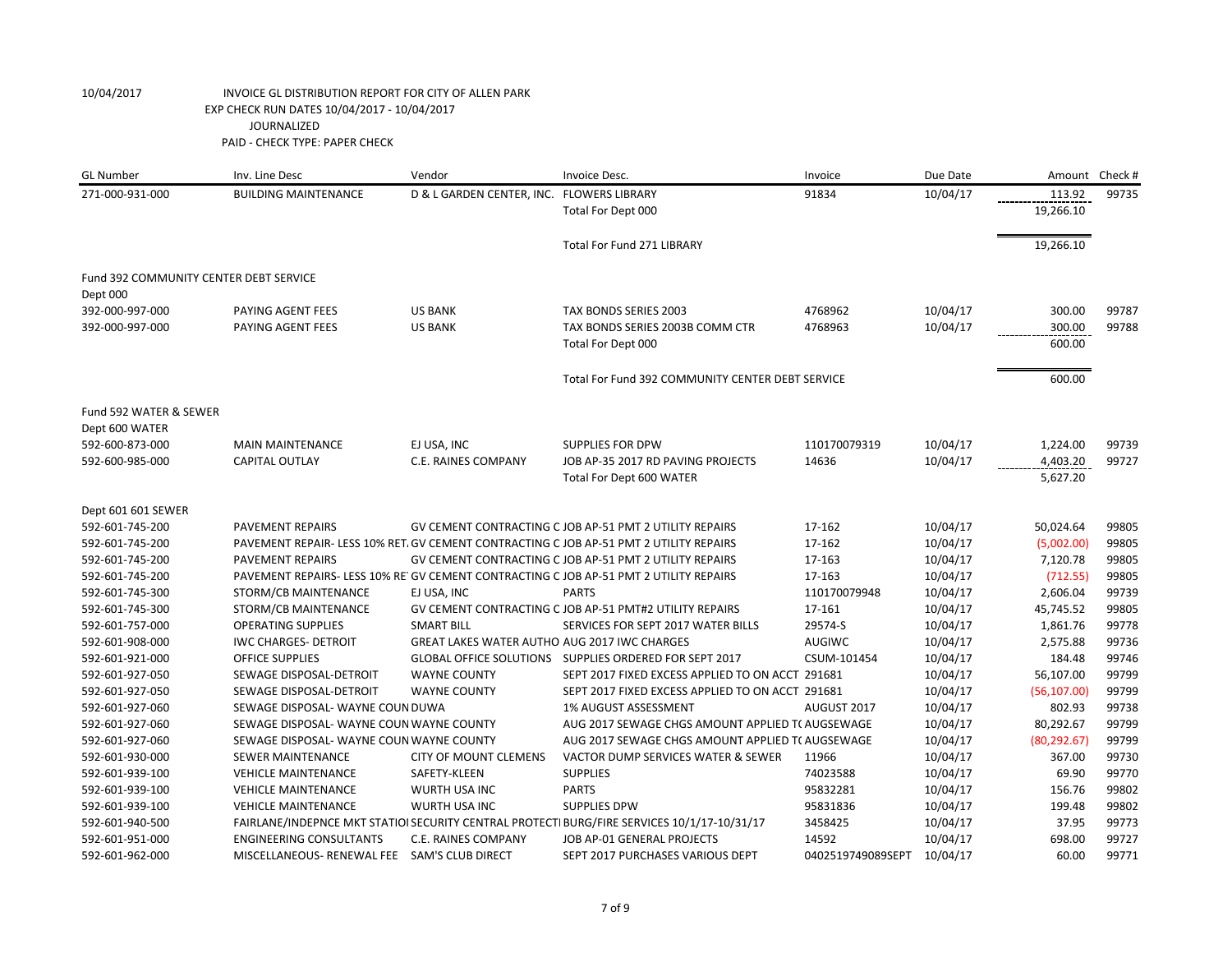| <b>GL Number</b>                            | Inv. Line Desc                     | Vendor                     | Invoice Desc.                                                        | Invoice          | Due Date | Amount     | Check # |
|---------------------------------------------|------------------------------------|----------------------------|----------------------------------------------------------------------|------------------|----------|------------|---------|
| 592-601-983-000                             | <b>BACKUP GENERATORS</b>           | <b>MICHIGAN CAT</b>        | <b>REPAIRED GENERATOR</b>                                            | SD7918927        | 10/04/17 | 1,736.78   | 99759   |
| 592-601-986-000                             | <b>CAPITAL OUTLAY-SEWERS</b>       | <b>TSP ENVIRONMENTAL</b>   | JOB AP-06 PMT #3 (FINAL) PUMP STN REPLACE JOB AP-06                  |                  | 10/04/17 | 4,176.45   | 99786   |
|                                             |                                    |                            | Total For Dept 601 601 SEWER                                         |                  |          | 112,709.80 |         |
| Dept 603 603 BASIN                          |                                    |                            |                                                                      |                  |          |            |         |
| 592-603-853-000                             | <b>TELEPHONE-</b>                  | <b>VERIZON WIRELESS</b>    | PUMP STATION SERVICES 8/11/17-9/10/17                                | 9792466657       | 10/04/17 | 242.76     | 99791   |
| 592-603-853-000                             | <b>TELEPHONE</b>                   | <b>VERIZON WIRELESS</b>    | BASIN SERVICES 8/24/17-9/23/17                                       | 9793297877       | 10/04/17 | 50.04      | 99795   |
| 592-603-934-000                             | <b>EQUIPMENT MAINTENANCE</b>       | MEYER LABORATORY, INC      | <b>SUPPLIES FOR BASIN</b>                                            | 0600419-IN       | 10/04/17 | 1,050.80   | 99758   |
| 592-603-934-000                             | <b>EQUIPMENT MAINTENANCE</b>       |                            | WADE-TRIM/ASSOCIATES, IN PROF SERVICES 7/31/17-8/27/17               | 7002747          | 10/04/17 | 6,102.78   | 99798   |
|                                             |                                    |                            | Total For Dept 603 603 BASIN                                         |                  |          | 7,446.38   |         |
| Dept 604 ADMINISTRATION/DEBT                |                                    |                            |                                                                      |                  |          |            |         |
| 592-604-991-500                             | <b>BOND PRINCIPAL AND INT-CITY</b> | <b>WAYNE COUNTY</b>        | DOWNRIVER REVENUE BOND                                               | 292026           | 10/04/17 | 4,980.65   | 99799   |
|                                             |                                    |                            | Total For Dept 604 ADMINISTRATION/DEBT                               |                  |          | 4,980.65   |         |
|                                             |                                    |                            | Total For Fund 592 WATER & SEWER                                     |                  |          | 130,764.03 |         |
| <b>Fund 593 SOUTHFIELD LEASE PROPERTIES</b> |                                    |                            |                                                                      |                  |          |            |         |
| Dept 906 DEBT SERVICE                       |                                    |                            |                                                                      |                  |          |            |         |
| 593-906-995-000                             | <b>BOND INTEREST</b>               |                            | THE BANK OF NEW YORK MEI ALLEN PARK CITY 09B RECOVERY BDS            | ALLENP09B        | 10/04/17 | 33,378.75  | 99782   |
| 593-906-995-000                             | <b>BOND INTEREST</b>               |                            | THE BANK OF NEW YORK MEI ALLEN PARK CITY 09A TAXABLE BDS             | ALLENP09A        | 10/04/17 | 295,900.00 | 99782   |
|                                             |                                    |                            | Total For Dept 906 DEBT SERVICE                                      |                  |          | 329,278.75 |         |
|                                             |                                    |                            | Total For Fund 593 SOUTHFIELD LEASE PROPERTIES                       |                  |          | 329,278.75 |         |
| Fund 701 TRUST AND AGENCY                   |                                    |                            |                                                                      |                  |          |            |         |
| Dept 000                                    |                                    |                            |                                                                      |                  |          |            |         |
| 701-000-242-000                             | <b>CITY FESTIVITIES ESCROW</b>     | <b>ALLEN PARK ROTARY</b>   | BEER BOOTH SALES VOLUNTEER MONEY                                     | 2017 STREET FAIR | 10/04/17 | 1,997.10   | 99716   |
| 701-000-242-000                             | <b>CITY FESTIVITIES ESCROW</b>     | <b>KNIGHTS OF COLUMBUS</b> | BEER BOOTH SALES REV FOR VOLUNTERING BL 2017 STREET FAIR             |                  | 10/04/17 | 1,427.37   | 99755   |
| 701-000-242-000                             | <b>CITY FESTIVITIES ESCROW</b>     |                            | MICHIGAN GENERATOR SERV FUEL CHARGE FOR GENERATOR RENTAL FOR 2(25324 |                  | 10/04/17 | 36.00      | 99760   |
| 701-000-246-500                             | <b>ENGINEERING ESCROW</b>          | C.E. RAINES COMPANY        | JOB AP-01 GENERAL PROJECTS                                           | 14592            | 10/04/17 | 2,394.00   | 99727   |
| 701-000-246-500                             | <b>ENGINEERING ESCROW</b>          | C.E. RAINES COMPANY        | JOB AP-55 FIBERTECH FEDERAL DRIVE                                    | 14603            | 10/04/17 | 3,549.00   | 99727   |
| 701-000-246-500                             | <b>ENGINEERING ESCROW</b>          | C.E. RAINES COMPANY        | JOB AP-61 AT&T ENTERPRISE DRIVE HOTELS                               | 14571            | 10/04/17 | 459.00     | 99727   |
| 701-000-246-500                             | <b>ENGINEERING ESCROW</b>          | C.E. RAINES COMPANY        | JOB AP-59 COMCAST SERVICE ENTERPRISE DRIV14570                       |                  | 10/04/17 | 351.00     | 99727   |
| 701-000-246-500                             | <b>ENGINEERING ESCROW</b>          | C.E. RAINES COMPANY        | JOB AP-29 OUTER DRIVE RETAIL DEVELOPMENT 14594                       |                  | 10/04/17 | 216.00     | 99727   |
| 701-000-246-500                             | <b>ENGINEERING ESCROW</b>          | C.E. RAINES COMPANY        | JOB AP-57 FAIRLANE GREEN OUTLOT T                                    | 14569            | 10/04/17 | 702.00     | 99727   |
| 701-000-246-500                             | <b>ENGINEERING ESCROW</b>          | C.E. RAINES COMPANY        | JOB AP-46 SOUTHPT COMM CHRISTIAN CHURC 14597                         |                  | 10/04/17 | 5,637.50   | 99727   |
|                                             |                                    |                            | Total For Dept 000                                                   |                  |          | 16,768.97  |         |
|                                             |                                    |                            | Total For Fund 701 TRUST AND AGENCY                                  |                  |          | 16,768.97  |         |